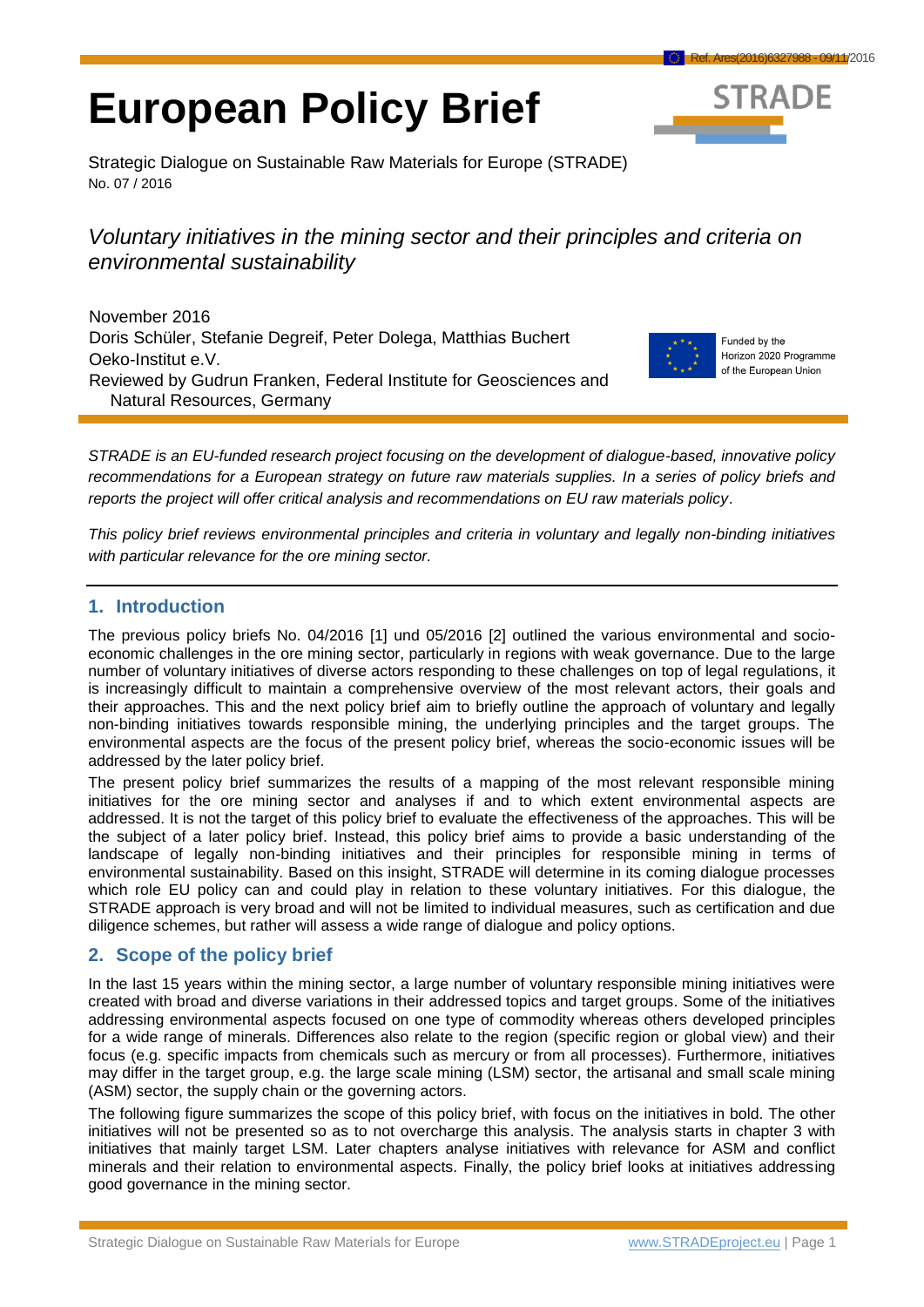The following figure classifies the selected initiatives, frameworks and approaches along the life cycle phases of a mine with different environmental challenges. Other classification schemes that classify standards and frameworks along the supply chain can be found in literature, e.g. in the recent analysis from the German Federal Institute for Geosciences and Natural Resources (BGR) [3].



#### *Abbreviations:*

ASI = Aluminium Stewardship Initiative: CFGS = Conflict-free Gold Standard: CTC = Certified Trading Chains in Minerals Production: E3 PDAC = Prospectors & Developers Association of Canada e3 Plus Framework for Responsible Exploration; EITI = Extractive Industries Transparency Initiative; GARD = Global Acid Rock Drainage Guide; GRI = Global reporting Initiative; ICGLR RCM = Mineral Certification Scheme of the international Conference on the Great Lakes Region / Regional Certification Mechanism; ICMC = International Cyanide Code; ICMM = International Council on Mining and Metals; IFC/EHS = International Finance Corporation Environmental, Health and Safety Guidelines for Mining; IGF = Intergovernmental Forum; IRMA = Initiative for Responsible Mining Assurance; iTSCi = International Tin Supply Chain Initiative; RJC = Responsible Jewellery Council; OECD = OECD Due Diligence Guidance for Responsible supply Chains of Minerals from Conflict-Affected and High-Risk Areas; Chinese DD = Chinese Due Diligence Guidelines for Responsible Mineral Supply Chains; TSM = Towards Sustainable Mining

#### **3. Environmental principles in guidelines for large-scale mining**

#### <span id="page-1-0"></span>*3.1. Analysis of selected standards*

This chapter briefly describes and analyses selected standards that have a set of environmental principles designed for application in LSM and that include the ore mining sector: the International Finance Corporation's Environmental, Health and Safety Guidelines (IFC/EHS), the International Council on Mining and Metals' Framework (ICMM), the Mining Association of Canada's Towards Sustainable Mining (TSM), the Initiative for Responsible Mining Assurance (IRMA; draft status), the Responsible Jewellery Council and the Aluminium Stewardship Initiative (ASI; draft status). The frameworks ICMC and GARD are not included in the overview because they are highly specific to cyanide management and acid mine drainage. More detailed presentations are given in the recent publications from the German Environment Agency [4] and German Geologic Survey [3].

- The World Bank Group launched the **IFC Environmental and Social Performance Standard** and the **Environment, Health & Safety (EHS)** guidelines for mining. These standards are not only applied to World Bank financed projects but also to publicly supported export projects from OECD member states and to around 80 international private and public banks committed to the Equator Principles (see chapter [3.3\)](#page-4-0).
- The **International Council on Metals and Mining (ICMM)** includes 23 major mining companies and associated mining associations such as the Minerals Council of Australia, Euromines, the Chamber of Mines of South Africa and the Nickel Institute. The 23 full-member companies commit to the 10 ICMM principles and very comprehensive guidelines for most environmental protection areas. Each member must conduct an annual third-party audit and publish its results. In 2014, ICMM member companies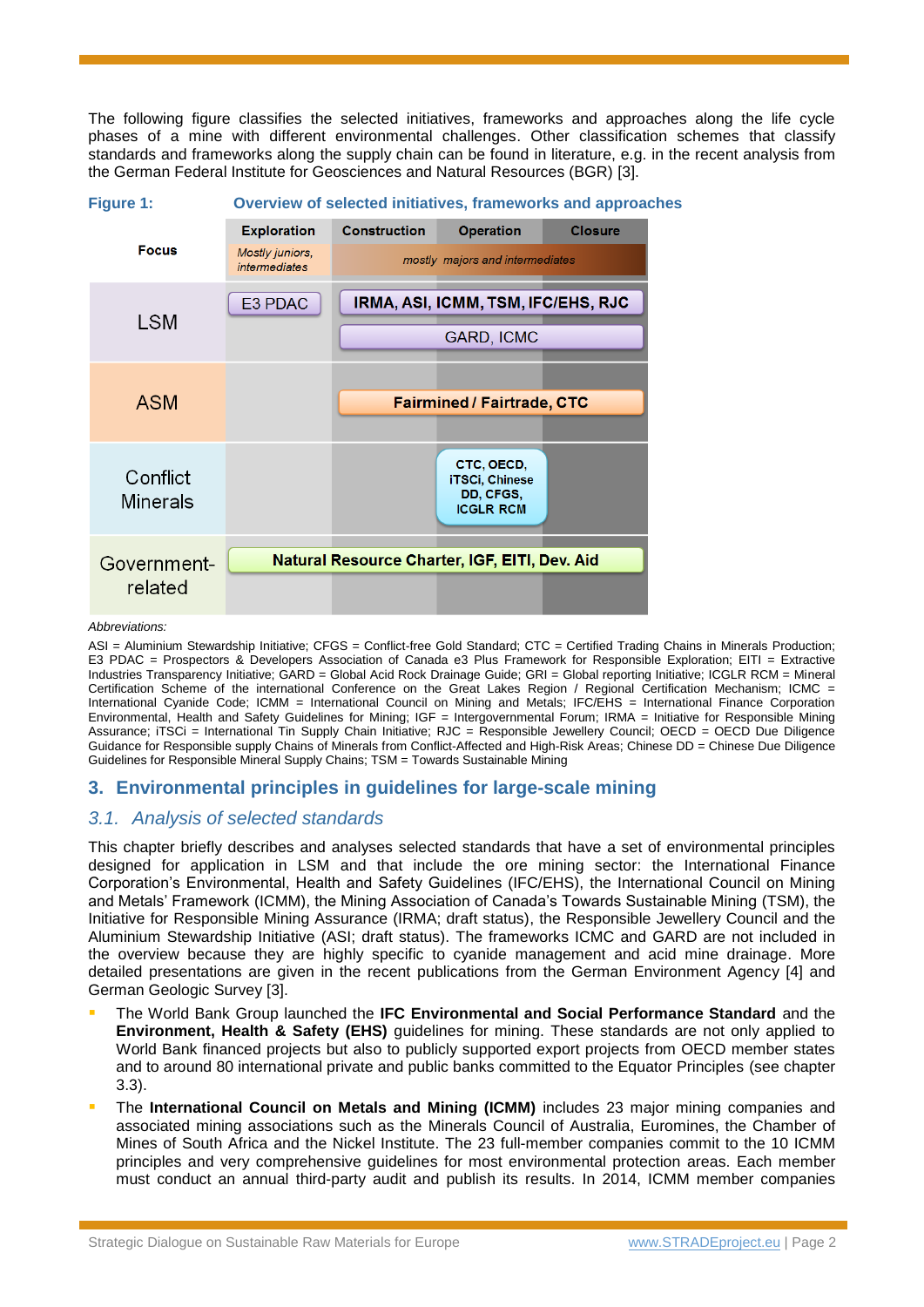operated in 58 countries at 950 operational mining sites and had a share in global production of 54% for copper ore, 29% for iron ore and 30% for gold, 25% for nickel, 45% for platinum group metals, 15% for lead and 21% for zinc [5].

- The Canadian **'Towards Sustainable Mining' programme (TSM)** comprises more than 20 major mining companies with head offices in Canada. TSM has developed responsible mining principles for environmental aspects and comprehensive guidelines for bringing them into practice. It annually publishes a classification of members' responsible mining performance within Canada. The principles are binding for members' activities in Canada but only voluntary for operations outside of Canada. The **Finnish Network for Sustainable Mining** adopts the TSM-approach with some modifications and will start with its first audits in 2017. It was founded in 2012-13 after the tailing dam burst in Talvivaara, Finland and is based on a strong, common will to prevent such accidents in future.
- The **Initiative for Responsible Mining (IRMA)**, with members from Civil Society Organisations (CSO), communities, mining companies and downstream companies, is developing a best-practice standard for large-scale mining. It is not yet implemented; currently, the second draft is being reviewed. Implementation is expected in 2017.
- The **Responsible Jewellery Council (RJC)** was founded by 14 companies and trading associations in 2005. The RJC Code of Practice (RJC CoP) is a performance standard for diamonds, gold and platinum mining. The RJC grew rapidly after its founding and in 2014 had 320 CoP certified member companies along the supply chain, among them 7 mining companies and 14 refineries. [3],[4]
- The **Aluminium Stewardship Initiative (ASI)** focuses on the aluminium supply chain and covers bauxite mining, refining, smelting, fabrication and recycling in one common performance standard and one chain of custody standard. The ASI Chain-of-Custody standard is still in draft status. The scheme implementation is planned to start by the end of 2017 and a review of the performance standard until 2019 has been announced [3].

IRMA (second draft), TSM, IFC/EHS and ICMM focus on LSM with very detailed, comprehensive and partly ambitious environmental criteria. In contrast, ASI (first draft), which covers the whole aluminium supply chain, addresses the environmental impacts from mining only very generally and lists no detailed requirements. RJC's requirements show a middle degree of detail.

IRMA, IFC/EHS, ICMM and RJC describe principles and criteria which must be fulfilled to be compliant with the standard. The TSM approach is different in that it utilizes different performance levels to measure and visualize performance improvements over time. A company which does not fulfil any higher criteria and only meets legal requirements is classified at the lowest level. A company meeting ambitious criteria is ranked more highly. The classification of all members is published on the TSM website and shows a successful shift towards higher performance levels since 2006. The Finnish TSM adopted this type of ranking for the stricter environmental regulations in Finland.

To meet the requirements of IRMA, TSM, IFC/EHS and ASI, strong efforts with best available technologies, good management, public reporting and know-how is necessary. ASMs usually lack the capacity or funds for meeting such requirements and are therefore not the target group of these initiatives.

The following list reveals the broad spectrum and complexity of assessing environmental mining performance by summarizing the major requirements formulated by IFC/EHS, IRMA, RJC, ASI and ICMM:

- **Biodiversity:** The analysed initiatives acknowledge Highly Protected Areas as no-go zones. For other areas, they demand – depending on the level of protection – biodiversity assessments and management plans as a result of stakeholder and expert consultations. If avoiding impact on biodiversity is not possible, other offset measures shall be taken to achieve an overall net benefit.
- Water use: The analysed initiatives all require monitoring of water use, water management plans and efforts to reduce consumption, including reuse and recycling. They also demand stakeholder consultations on conflicting water use and conservation requirements.
- **Water quality:** The analysed initiatives state that the contaminants' concentrations in surface and groundwater may not significantly increase due to mining. IFC/EHS and IRMA also give limit values. Important other measures are water quality risk assessment, management, monitoring and public reporting. More details are given in the bullet points on tailings and waste rocks, as they are one major cause of water contamination.
- **Air:** The analysed initiatives aim to minimise air emissions, namely dust and gaseous emissions. Some of them regard air quality management plans, monitoring, reporting and specific dust abatement technologies as relevant instruments. IRMA and EHS are more specific and refer to EU and WHO air quality guidelines, which demand complying with specific limit values.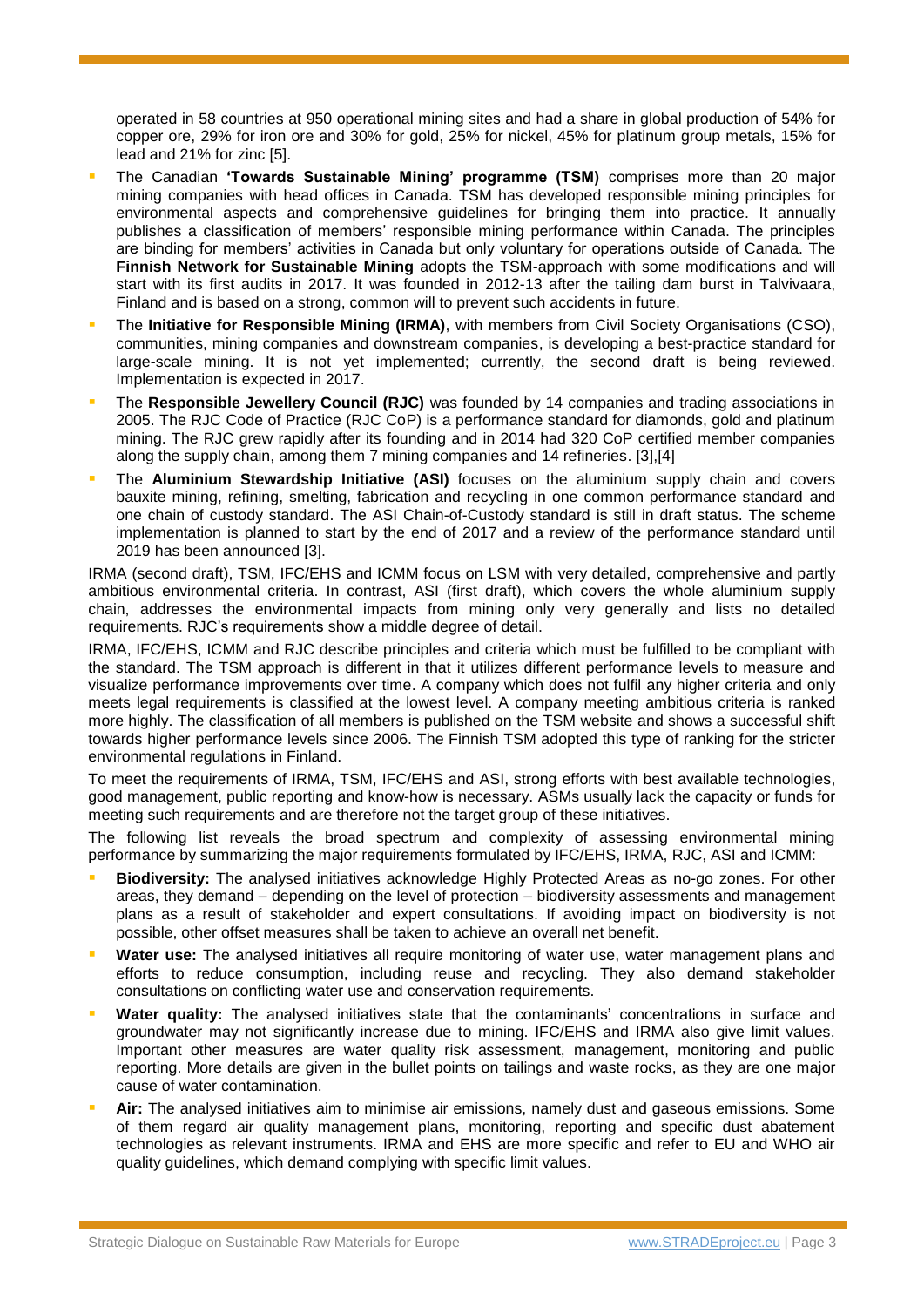- **Hazardous material management:** EHS and IRMA demand compliance to the International Cyanide Management Code (ICMC). Related to the general management of hazardous materials, EHS lists general technical measurements, such as double-walled pipelines, to prevent hazardous material leaks.
- **Waste rock:** Waste rock is particularly addressed in EHS and IRMA. The targets seek to minimize erosion and groundwater contamination from weathering and seepage and to ensure long-term dump stability. EHS and IRMA name different measurements, such as monitoring, dump covering and insulation of potentially leaching rocks from the environment. IRMA refers to the Global Acid Rock Drainage Guide (GARD), a very comprehensive and detailed guideline specialising in acid rock drainage mines, and further prohibits the use of waste rock and other mining waste in construction if the waste is not free of acid/metal leaching contaminants.
- **Tailings:** The major risk with catastrophic consequences is a tailing dam burst. After recent tailing dam bursts in Mount Polley, Canada and Bento Rodrigues, Brazil, ICMM and TSM started a review process of their tailing management guidelines to prevent further accidents by more thorough tailings management. EHS and IRMA also indicate the importance of proper design and management of tailing storage facilities and refer to the International Commission on Large Dams, the Australian National Committee on Large Dams and the Canadian Dam Association, which published very comprehensive guidelines.

EHS and IRMA also address proper storm-water management, which is essential to prevent environmental contamination from the flooding of tailing impoundments and other mining and processing units.

Runoff and leachate from tailing storage facilities that have the potential to contaminate groundwater and surface water is also addressed in EHS and IRMA. These guidelines list techniques, such as liners, drainage systems and control systems, as potential mitigation measures.

Regarding long-term disposal, IRMA clearly prefers a dry consistency of the tailings residue after mine closure and only allows wet disposal if a risk assessment is made.

- **Disposal in water bodies:** IRMA does not allow the disposal of mine waste in rivers, streams, lakes and oceans. EHS is less stringent on this subject: while it does not consider riverine or shallow marine tailings disposal as good practice, it leaves the door open for deep sea tailings disposal in the absence of a sound, land-based alternative and based on an independent scientific impact assessment. RJC similarly allows marine or lake disposal under certain circumstances (less environmental and social impact/risk than a land-based tailings facility, no significant adverse effect on coastal or marine species and habitats and long-term impact monitoring).
- **Radioactivity:** The only guideline to address radiation exposure is the EHS-guideline, which limits levels of workers' exposure. The environmental impact from water and air emissions of radioactive substances and radioactive waste disposal is not addressed by any standard.
- **Mine Closure:** EHS, ICMM and IRMA all require comprehensive mine-closure plans with regular updates, detailed technical planning and detailed cost plans for ensuring that sufficient financial funding is available for all reclamation work. RJC demands regular stakeholder engagements on mine closure issues in addition to financial provisions. ICMM has developed a detailed and comprehensive mineclosure tool kit covering environmental, economic and social aspects.

In addition to the guidelines analysed above, two Chinese guidelines are briefly described:

The Chinese Chamber of Commerce of Metals, Minerals & Chemicals Importers & Exporters (CCCMC) in 2014 published the Guidelines for Social Responsibility in Outbound Mining Investments, which refer to Chinese companies' activities in foreign countries and also address environmental issues. The document encourages companies to apply best practice techniques and gives guidance on specific issues such as acid mine drainage or conservation of biodiversity. The CCCMC document includes a benchmark to other standards, such as ICMM or IFC/EHS. Though it seems to be less comprehensive than the formerly analysed guidelines, it offers a good starting point for responsible mining practice.

Another guideline, the Chinese Green mining guideline published in 2010 by China's Ministry of Land and Resources, addresses China's domestic mines. In 2014, a total of 661 mines had been labelled as "Green Mine". The guideline aims at implementing responsible practice at the advanced level of state and includes issues such as emission-reduction, waste reduction, wastewater reuse, risk reduction, site rehabilitation and renaturation [6].

The exploration phase is not in the core focus of any of the above-mentioned standards. Instead, the PDAC's (Prospectors and Developers Association of Canada) e3 Plus Framework for Responsible Exploration offers a very detailed framework on exploration and prospection-related challenges, with a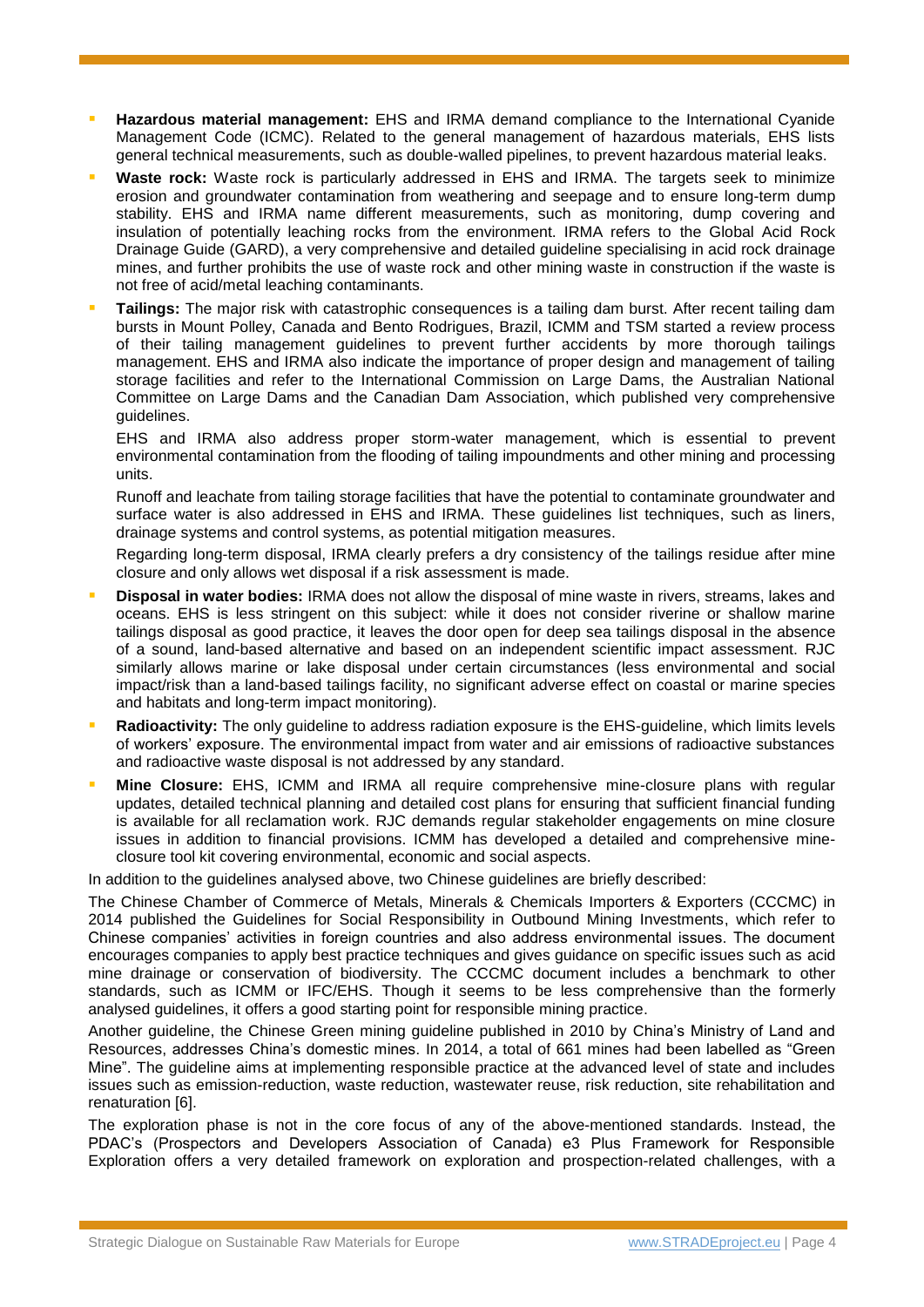comprehensive toolkit on environmental stewardship and including around 300 pages of detailed technical guidance. The Finnish TSM is currently also developing an exploration standard.

This analysis shows that most environmental challenges, as outlined in the previous policy brief No. 04/2016 [1], have been addressed by many of the described standards. Only the issues of short- and long-term radiation exposure from mining waste and radioactive air and water emissions are absent<sup>1</sup>. Apart from this, successful implementation of these standards with strong assurance systems could lead to significant progress in environmental performance, particularly in countries lacking adequate governance and poor environmental performance levels. Thus, the current major tasks for expanding responsible mining are to broadly implement existing standards, monitor their efficiency and continuously improve existing frameworks. These steps are far more important than creating new standards and coincide with mining and downstream companies' complaints about an excess of standards and certification schemes that lead to a lack of clarity and fears of excessive administrative efforts [7].

The TSM approach, a supportive approach for integrating mining companies with different performance levels, allows members with low environmental performance to join the initiative and gradually improve. TSM statistics show that this top-runner concept gives positive incentives with the result that the average performance level of the members increases significantly, particularly in the first years of membership. Besides Finland, Botswana has also decided to follow this approach.

Finally, it should be noted that, though mining companies' compliance with the analysed standards will lead to relevant improvements, at least at previously poorly managed mining sites, the standards and certification schemes cannot guarantee a 100% risk-free operation. However, they can help to measure and increase performance. This has been shown in the recent incidents of tailing dam failures with their severe impacts in Brazil, Canada and Finland. Implementation of the standards can contribute to a significant risk reduction by encouraging prevention measures and continuous review processes.

## *3.2. Environmental principles of European mining companies*

This chapter looks at the commitment to standards and initiatives by European mining companies with headquarters or operations in the EU. The mapping of 25 major companies' commitment firstly looks at sustainability reporting, which is seen as a starting point for broader engagement. Twenty-four major companies have published a sustainability report; twenty-three major companies reported according to the relevant standards by the Global Reporting Initiative (GRI). Regarding the commitment to broader sustainability schemes, the analysis found that 20 of the analysed companies applied the European ISO 14001 standard (Environmental Management), and more than half of the companies were committed to the UN Global Compact Principles.

Only 4 of the 25 major companies are members of ICMM and 7 are members of the Canadian  $\text{TSM}^2$ . Instead of membership in a responsible mining initiative, some companies opt to follow their own individual sustainability scheme. However, these individual programs are not part of the mapping within this policy brief. Research on junior and intermediate companies<sup>3</sup> with HQ or operations in the EU has further revealed that these companies commit far less to responsible mining initiatives than major companies. Reasons for this might be budget constraints or the lower relevance of public reputation for junior or intermediate companies.

The example of the Finnish TSM shows that industry initiatives can complement legal requirements and open a platform for higher transparency on responsible mining issues, dialogues with stakeholders and exchange of best practice. Lessons learned and further analysis on impacts will show if TSM in Europe can contribute to further improve performance and also acceptance of mining.

## <span id="page-4-0"></span>*3.3. Environmental principles in the finance sector*

The Equator Principles (EP)<sup>4</sup> are a risk management framework currently adopted by 84 financial institutions in 35 countries (the Equator Principles Financial Institutions – EPFIs). The framework requires institutions to determine, assess and manage environmental and social risk in projects in which they are involved or are intending to be involved. The EP are primarily aimed at providing a minimum standard for due diligence to

l

Radioactive radiation can arise from radioactive elements embedded in the ore that are contained in the tailings. Human health and ecosystems might be endangered by radioactive dusts transported by wind erosion and radioactive groundwater contamination from leaking TSFs. Further details are given in policy brief [no. 04/2016.](http://stradeproject.eu/fileadmin/user_upload/pdf/PolicyBrief_04-2016_Sep2016_FINAL.pdf) 

<sup>2</sup> The principles of the Canadian TSM are only mandatory for members' operations in Canada.

<sup>3</sup> For company definitions see policy brief no. [03/2016.](http://stradeproject.eu/fileadmin/user_upload/pdf/PolicyBrief_03-2016_Aug2016_FINAL.pdf) Major companies: considered to have financial strength to develop a major mine on their own; revenues over USD 500 million. Intermediates: revenues between USD 50 million and USD 500 million. Juniors: funding exploration; revenues less than USD 50 million.

<sup>4</sup> <http://www.equator-principles.com/>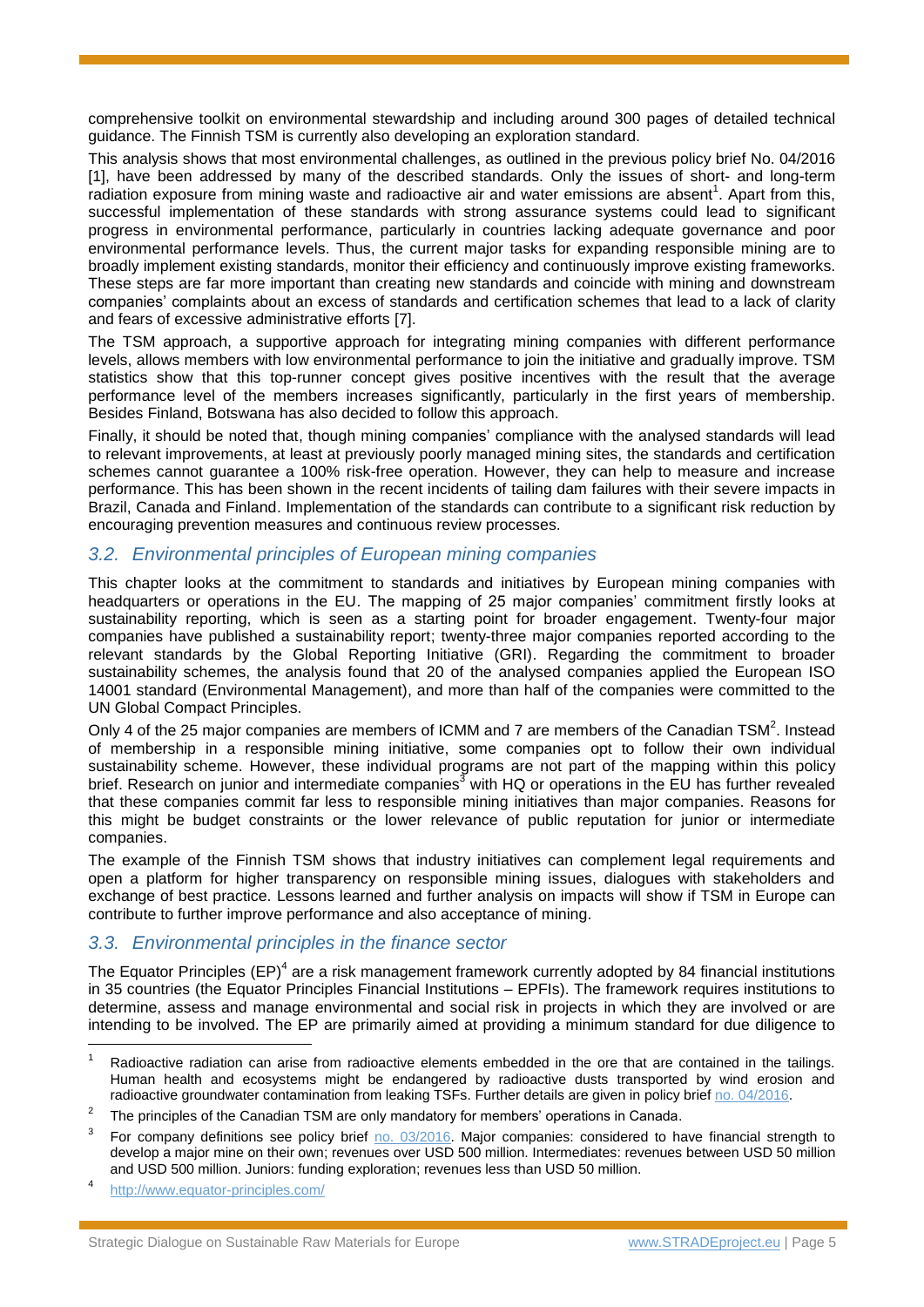support informed decision-making and to reduce social and environmental risks in investment projects. They are applied to World Bank financed projects, publicly supported projects from OECD member states and to all international private and public banks committed to the Equator Principles. For projects located in "nondesignated" countries, which include all developing countries, the assessment process evaluates compliance with the World Bank IFC/EHS Guidelines described in chapter [3.1.](#page-1-0) The European Bank for Reconstruction and Development (EBRD) and OECD export agencies commit to the EP. However, the European Investment Bank (EIB), which is also present in the mining sector, e.g. in the framework of the ACP Investment Facility<sup>5</sup>, has not adopted the Equator Principles and opts to use other mechanisms to cope with environmental challenges [8].

# <span id="page-5-1"></span>**4. Environmental principles in guidelines addressing Artisanal and Small Scale Mining**

ASM is not explicitly excluded in most standards that primarily address LSM. However, in practice ASM cannot be expected to fulfil the ambitious and comprehensive criteria because techniques are not available, required investments are too high, skilled staff for management and monitoring is not available or know-how is lacking.

There are only a few standards specifically addressing environmental criteria for ASM. [Table 1](#page-5-0) summarises the environment principles of three selected standards: Fairmined (FM), Fairtrade (FT) and CTC. Fairmined and Fairtrade are similar standards, as they were developed jointly within multi-stakeholder initiatives in 2011. They refer to gold, silver and platinum mining from ASM and aim to improve social and environmental performance. Fairmined and Fairtrade are already implemented in several mining organizations in Colombia, Peru, Bolivia and Mongolia [3]. The Certified Trading Chains scheme (CTC) has been piloted in Rwanda and is being implemented in the DRC with the objective of certifying responsible mining practices or "ethical" production and trade of minerals, notably the 3TGs from ASM [9]. Overall, the global impact of these ASMstandards is still quite low, for example their global market share for gold is about 0.01% [10].

| <b>Environmental</b><br><b>Criteria</b>                                                  | <b>Fairmined / Fairtrade</b>                                                                                                                                                                                                                                                                                                                           | <b>CTC</b>                                                                                                                                                                                                                                                                                              |
|------------------------------------------------------------------------------------------|--------------------------------------------------------------------------------------------------------------------------------------------------------------------------------------------------------------------------------------------------------------------------------------------------------------------------------------------------------|---------------------------------------------------------------------------------------------------------------------------------------------------------------------------------------------------------------------------------------------------------------------------------------------------------|
| <b>Environmental</b><br>impact study                                                     | Required<br>٠                                                                                                                                                                                                                                                                                                                                          | Required<br>$\bullet$                                                                                                                                                                                                                                                                                   |
| <b>Treatment and</b><br>management of<br>chemicals, toxic<br>and dangerous<br>substances | Premium/Ecological category:<br>No use of mercury and cyanide<br>۰<br>No discharge of contaminated water<br>Regular category:<br>Progressive reduction of mercury use<br>Safety rules for mercury and cyanide handling<br>۰<br>Measures to reduce acid mine drainage<br>۰<br>Tailings storage outside of water bodies<br>۰<br>Proper disposal of waste | Management plan implemented<br>$\bullet$<br>Treatment, recycling and optimal use of<br>dangerous substances and waste<br>Recycling or optimal use of waste rock<br>۰<br>Retention dams at site<br>$\bullet$<br>Progressive reduction of mercury use<br>Safety rules for mercury and cyanide<br>handling |
| <b>Rehabilitation</b><br>after closure                                                   | Rehabilitation through topographic restoration<br>٠<br>within 2 years after closure                                                                                                                                                                                                                                                                    | Provision to cover rehabilitation costs<br>Closure plan with regular updates<br>۰<br>(environment and costs)                                                                                                                                                                                            |
| <b>Contaminated</b><br>water                                                             | No discharge of contaminated water<br>۰                                                                                                                                                                                                                                                                                                                | Respect of all legal requirements for<br>water                                                                                                                                                                                                                                                          |

#### <span id="page-5-0"></span>**Table 1: Overview on selected environmental criteria in two ASM standards**

All three standards pick up the most pressing environmental issues in ASM, particularly the targets to reduce mercury use and better handle mercury and cyanide in gold mining, and consider the specific conditions in the ASM sector. The standards are dynamic and require stepwise improvement, allowing mines to gradually improve their performance. With broader uptake, support and strong assurance, ASM sustainability certification schemes have the potential to dramatically reduce mining's environmental impacts, especially for mercury and cyanide environmental contamination, and alleviate poverty. As with LSM standards, the challenge of implementation is far more important than the creation of new standards. Particularly for ASM

l

<sup>5</sup> €566 million under the first financial protocol of the Cotonou Agreement (2003-2008) went to the mining sector, which represented 15% of the initial endowment of the ACP Investment Facility and EIB Own Resources. [8]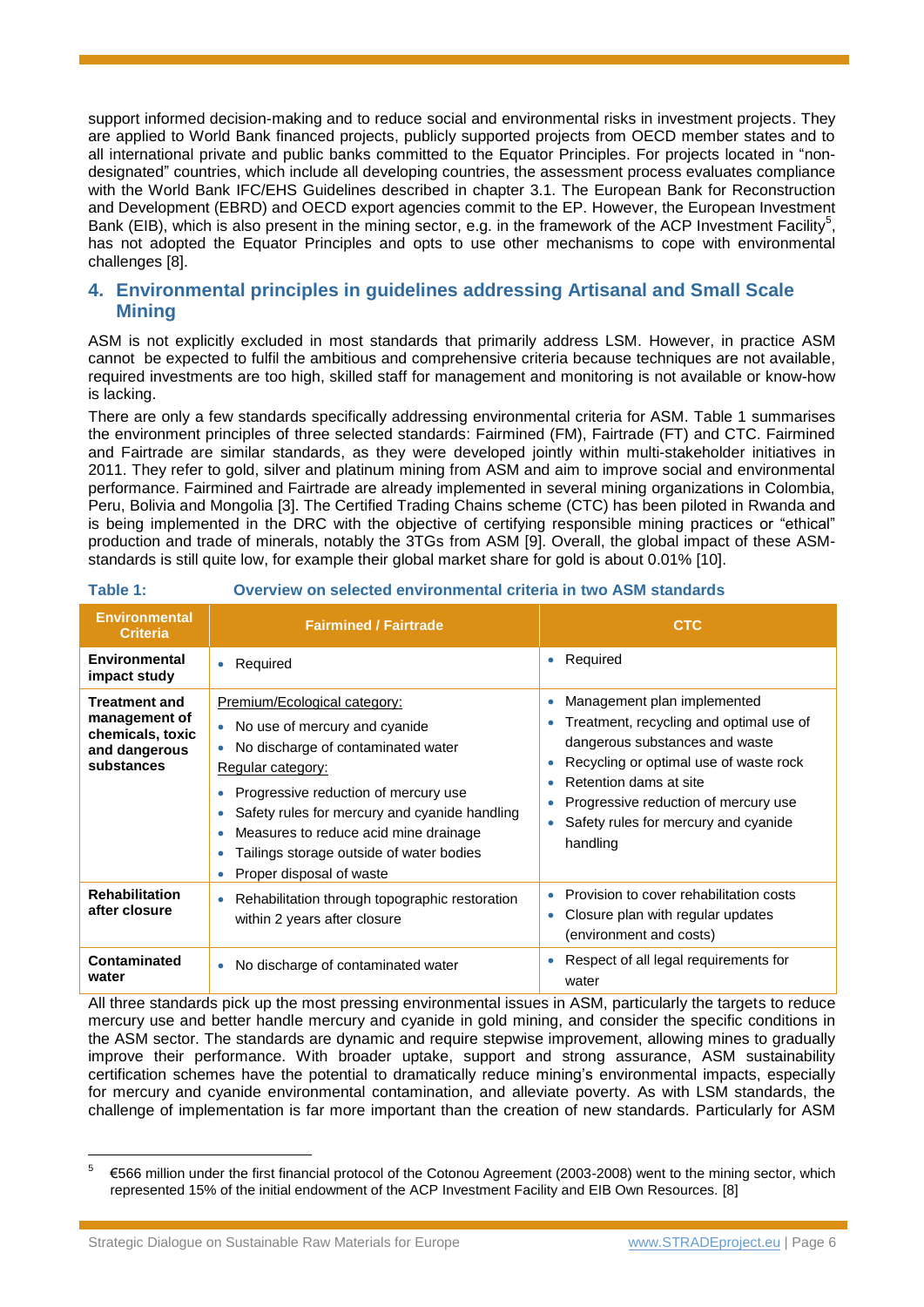activities, which operate at a low degree of formalisation, under high poverty conditions or are considered as illegal, the certification process encounters major obstacles.

# **5. Environmental criteria in conflict-focused initiatives**

Many voluntary initiatives from various stakeholders (OECD, authorities, associations, companies, CSOs) have developed additional standards and certification schemes for preventing armed conflict financing from mining revenues (for more background information see policy brief [No. 05/2016](http://stradeproject.eu/fileadmin/user_upload/pdf/PolicyBrief_05-2016_Oct2016_FINAL.pdf)). Most initiatives focus on tin, tungsten, tantalum (and their ores) and gold (3TG-minerals) from conflict-affected and high-risk areas in the African Great Lakes Region, in particular the Democratic Republic of the Congo (DRC) and neighbouring countries. This section briefly introduces the most relevant initiatives.

The most prevalent chain of custody certification systems in the region, the International Tin Supply Chain Initiative (iTSCi) focuses on 3T minerals (but not gold) and is implemented at more than 1200 ASM sites in the DRC and Rwanda [11]. The CTC scheme was piloted in Rwanda and currently certifies a small number of 3TG ASM sites in the DRC (see chapter [4\)](#page-5-1) [9]. Gold from LSM is mainly addressed by the World Gold Council's (WGC) Conflict Free Gold Standard (CFGS), covering around 23% of the World Gold Production [12]. In this context is should be noted that most of this gold volume did not originate in the African Great Lakes Region, but rather from various LSM sources around the world.

The OECD developed the Due Diligence Guidance for Responsible Supply Chains of Minerals from Conflict-Affected and High-Risk Areas, which principally includes all minerals and has no regional limitation [13]. The Chinese Due Diligence Guidelines for Responsible Mineral Supply Chains addresses all Chinese mining investments outside China.

In contrast to these initiatives, the Regional Certification Mechanism is a mandatory approach for transposing into national legislation all ICGLR member states<sup>6</sup>. Currently, only two countries, DRC and Rwanda, implement the initiative [14]; Uganda is preparing implementation by setting up respective legislation. In 2010, the US Dodd-Frank Act 1502 was passed that requires US stock-listed companies to report their use of conflict minerals from the DRC or bordering countries. First reports from the Act were due in 2014. The similar intention is followed by the in 2016 agreed framework for a future EU regulation on 3TG, which foresees mandatory due diligence checks according to the OECD due diligence guidance by importers of 3TG minerals and metals from conflict and high-risk areas.

[Table 2](#page-6-0) provides an overview of selected voluntary conflict-focusing initiatives and their relationship to environmental issues. [Table 3](#page-7-0) maps the mandatory regulations.

#### <span id="page-6-0"></span>**Table 2: Selected conflict-focusing initiatives on ore mining (without smelter) and the addressed environmental issue**

| <b>Voluntary initiatives</b>                                                                                                                         | <b>Relevance for environment</b>                                                                                                                              |
|------------------------------------------------------------------------------------------------------------------------------------------------------|---------------------------------------------------------------------------------------------------------------------------------------------------------------|
| <b>iTSCi (ITRI Tin Supply Chain Initiative)</b><br>(since 2010)                                                                                      | None, environmental issues not included                                                                                                                       |
| <b>Conflict Free Gold Standard (CFGS)</b><br>(2012)                                                                                                  | Does not include environmental requirements, but refers to the<br>$\bullet$<br>Global Reporting Initiative (GRI), which does include<br>environmental aspects |
| <b>Certified Trading Chains in Mineral Production</b><br>(CTC)<br>(since 2012)                                                                       | Specific technical and management requirements as<br>$\bullet$<br>described in Table 1 as pre-condition for certification                                     |
| <b>OECD Due Diligence Guidance for</b><br><b>Responsible Supply Chains of Minerals from</b><br>conflict-affected and high-risk areas<br>(since 2011) | Environmental harm issues are mentioned but not specified                                                                                                     |
| <b>Chinese Due Diligence Guidelines for</b><br><b>Responsible Mineral Supply Chains</b><br>(since 2015)                                              | Includes principles for a wide range of environmental issues                                                                                                  |

<sup>6</sup> Member states are Angola, Burundi, Central African Republic, Republic of the Congo, DRC, Kenya, Rwanda, Sudan, South Sudan, Tanzania, Uganda and Zambia

l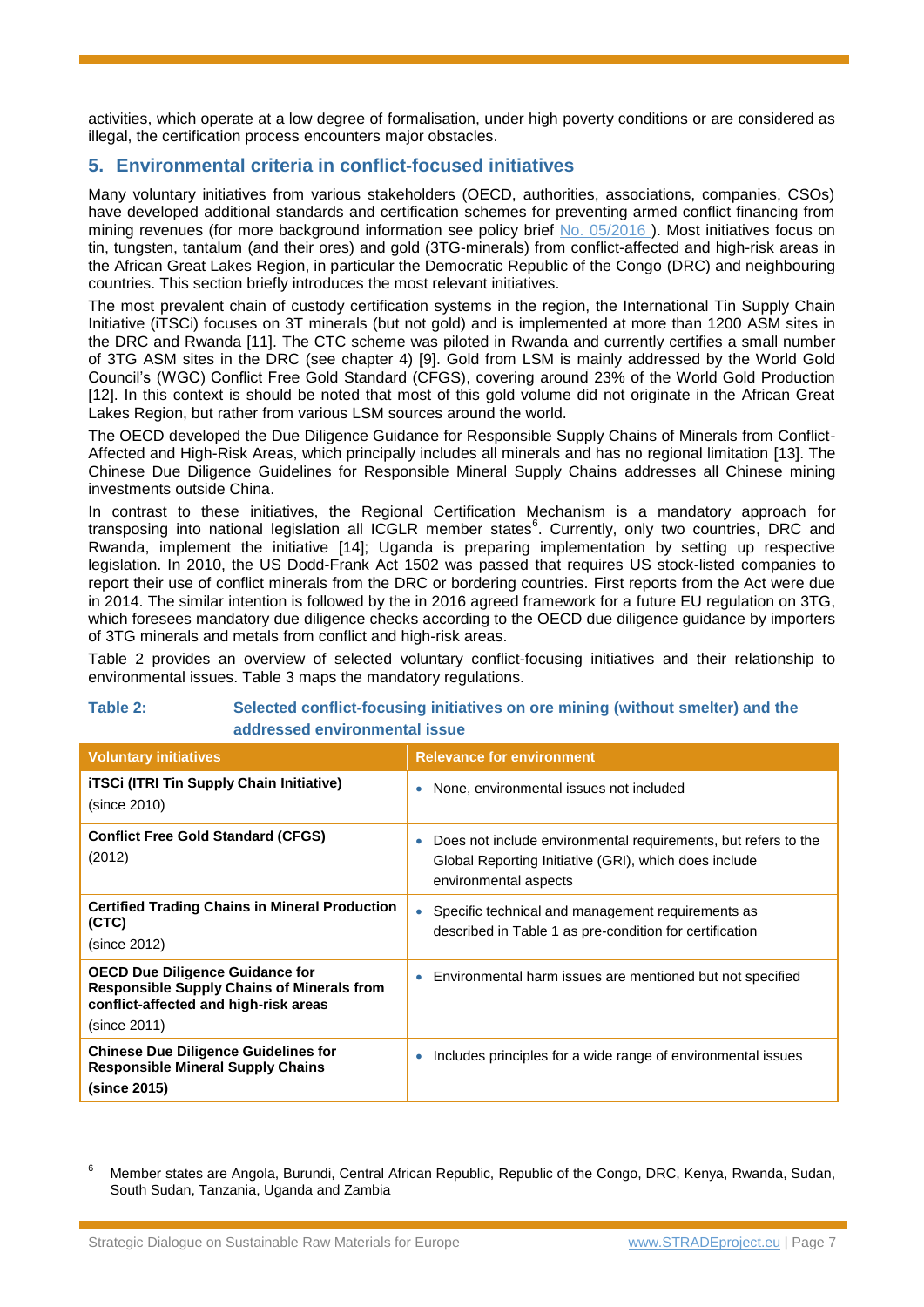#### <span id="page-7-0"></span>**Table 3: Mandatory regulation on conflict minerals and the addressed environmental issue**

| <b>Mandatory regulations</b>                                                               | <b>Relevance for environment</b>                                                      |
|--------------------------------------------------------------------------------------------|---------------------------------------------------------------------------------------|
| International Conference of the Great Lakes<br><b>Region (ICGLR) / RCM</b><br>(since 2011) | Environmental aspects are not mandatory for certification, but<br>progress is tracked |
| Dodd Frank Act 1502 (since 2014)                                                           | None, environmental issues not included                                               |
| EU conflict minerals framework (in<br>preparation)                                         | No environmental requirements                                                         |

[Table 2](#page-6-0) and [Table 3](#page-7-0) show that environmental principles are only substantially integrated by CTC and the Chinese Due Diligence Guidelines due to their broader approach "beyond conflict". Debates continue over extending certification and due diligences schemes specialized in conflict minerals by environmental issues. However, the STRADE team recommends not overloading these initiatives with more environmental principles since the implementation of the current requirements is still a huge challenge, especially for ASM gold. The introduction of further requirements at that stage is not realistic. Instead, the highly complex local interrelationship between mining and socio-economic and political processes and the limitations of certification and due diligence schemes must be considered. Their potentially negative side effects, such as job losses in the ASM sector due to unintended market shifts to the more regulated LSM sector, must be carefully considered, attentively monitored and accompanied by positive contributions to local development and active dialogues.

## **6. Environmental principles in government-related initiatives**

The Raw Material Initiative (RMI) and the European Innovation Partnership (EIP) also address environmental issues in raw material supply. For example, these aspects are included in raw material diplomacy, in research agendas and in development assistance [15–17]. The 2015 EU Trade Strategy acknowledges that European consumers are concerned about social and environmental conditions in production sites around the world and increasingly scrutinise the effects of Free Trade Agreements (FTAs) on other countries, notably developing countries. The Strategy concludes that the EU's trade and investment policy must respond to consumers' concerns by reinforcing corporate social responsibility initiatives and due diligence across the production chain, with a focus on respecting human rights and the social and environmental aspects of value chains. The RMI and 'Trade for all' strategy papers give no detailed specifications for practical implication of these principles. It is the task of the subsequent working units and dialogue processes to clarify the goals and translate the overall targets into concrete action.

Europe's development assistance comprises various projects from member states as well as EU projects. The EU is also financing a UNDP-EU-African, Caribbean, Pacific (ACP) Group of States initiative to support the low-value minerals and materials sector in the ACP countries, which also addresses environmental challenges [18].

Globally, a large number of good-governance initiatives addressing responsible mining emerged. Mostly, their focus is on good governance and/or sustainable development in developing countries. Some of them also address environmental issues. The following paragraphs briefly describe the relationship between environmental issues and the Intergovernmental Forum on Mining, Minerals, Metals and Sustainable Development (IGF), EITI, the Natural Resource Charter and the OECD.

The IGF, founded in 2002, is a platform for governments to work collectively to achieve their sustainable mining goals. European members include France, the UK, Germany, the Netherlands and Romania. The members are committed to the Mining Policy Framework (MPF) that compiles governments' tasks to ensure good governance in the mining sector, including environmental management. It also relates to a number of other initiatives, such as the IFC/EHS Guidelines and explicitly addresses topics such as the management of water, biodiversity, mine closure, emergency preparedness and treatment of abandoned mines.

The Extractive Industries Transparency Initiative (EITI) is a pioneer global standard founded in 2003 and implemented in 52 countries and promotes the open and accountable management of oil, gas and mining industry resources. The standard requires countries and companies to disclose information along the extractive industry value chain. Though EITI does not actively address environmental aspects, it can be used to make payments to environmental protection in the mining sector transparent and reveal insufficient funding of environmental needs. For example, Mongolia implemented transparency requirements on companies' payments for the rehabilitation and environmental performance of mining sites.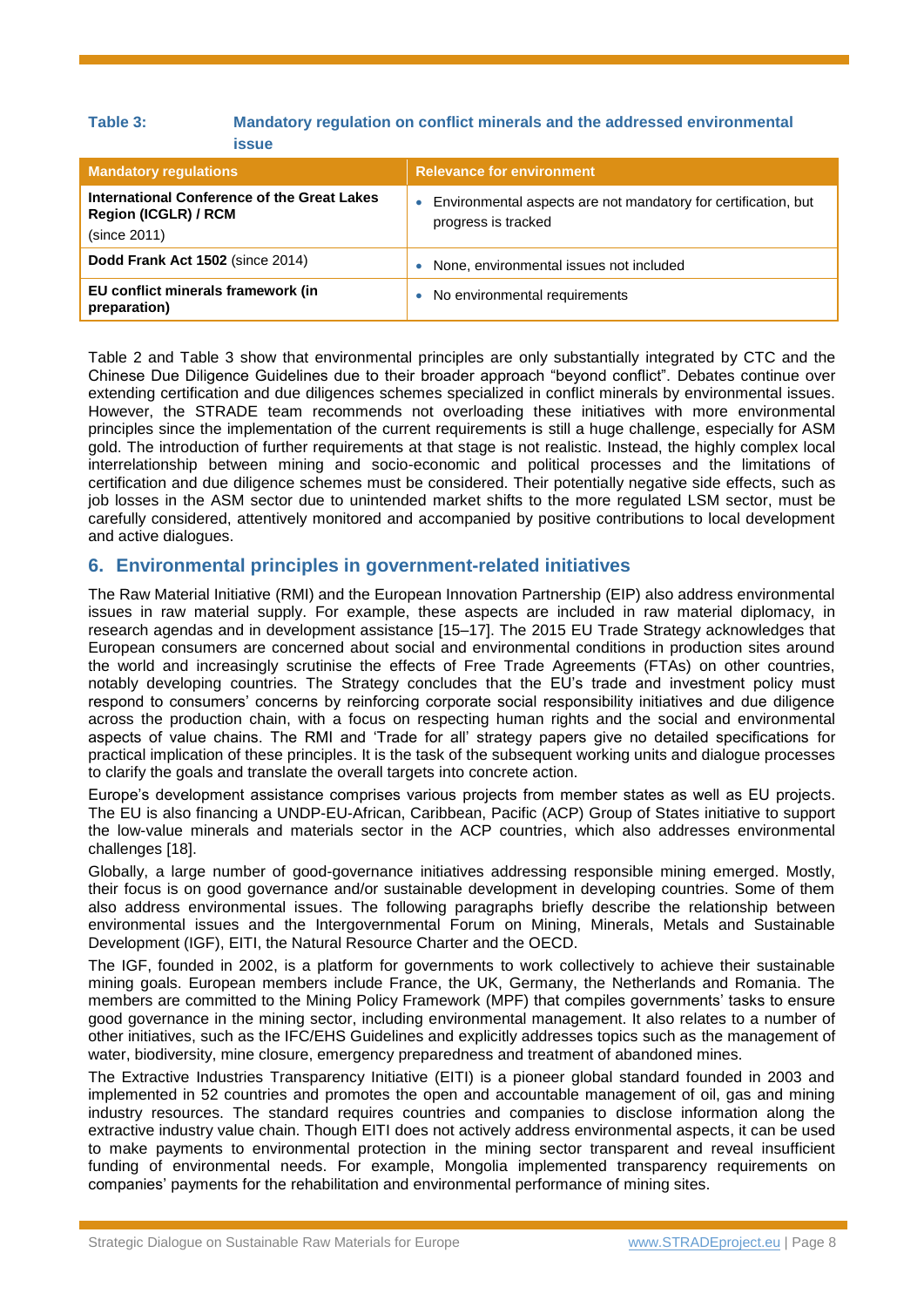The Natural Resource Governance Institute (NRGI), with its 2010 National Resource Charter of 12 bestpractice principles to manage resource wealth and provisions of policy advice for governing resources, also addresses environmental issues. The Charter was developed in a multi-stakeholder consultation, and the NRGI relies on funding from a wide range of global donors (governments, banks, companies).

The OECD has provided three instruments relevant for the mining sector: the Due Diligence Guidance for Responsible Supply Chains of Minerals from Conflict-Affected and High-Risk Areas, the Base Erosion and Profit Shifting ("BEPS") project with currently 80 members, focusing on tax avoidance and profit shifting, and the Guidelines for Multinational Enterprises with currently 46 adhering countries. An OECD guideline, apart from the general guidelines for multinational enterprises, providing specific principles for responsible mining and good governance in the mining sector is not a matter of discussion yet.

## **7. Conclusion**

The analysis shows that most environmental challenges are widely addressed by the described standards that relate to LSM and ASM sites. Only the issues of short- and long term radiation exposure from mining waste and radioactive air and water emissions should be included in relevant areas. Poorly managed mining sites could use standard implementation to significantly improve their performance. The crucial point is the successful and broad implementation of responsible mining schemes rather than the elaboration of further frameworks. A promising approach for a broad implementation in LSM and ASM are dynamic standards that allow stepwise improvements.

Most initiatives on conflict minerals clearly focus on conflict-free sourcing and have little or no connection to environmental principles; it is not recommended to overstrain these schemes. Generally, all approaches aiming at environmental improvements and/or conflict-free sourcing should carefully consider potentially negative side effects, such as job losses in the ASM sector due to unintended shifts to the LSM sector.

Though most major mining companies publish sustainability reports and follow the Global Reporting Initiative, most European companies are not members of a responsible mining initiative that publishes thirdparty evaluations of their performance. For those companies not operating abroad and in developing countries, true for many European companies, the added value of these initiatives might not initially be evident, as they are already operating in a comparably regulated environment. However, the commitment of Europe's mining companies to responsible mining could be made more transparent if more companies would join associations such as the ICMM, especially if they expand their business to regions outside of Europe.

The EHS Guidelines of the World Bank play a key role in safeguarding environmental standards in their financing of extractive industry projects because the guidelines are applied to publicly supported projects from OECD member states as well as to all international private and public banks, including the European Bank for Reconstruction and Development committed to the Equator Principles. It is therefore recommended that the European Investment Bank also commit to the Equator Principles which refer to the EHS Guidelines.

Regarding governments' role in supporting environmentally-sound mining practices, the EU's commitment to responsible mining principles is included in the Raw Material Initiative (RMI), in developing assistance and in the EU Trade strategy "Trade for all". In addition, global initiatives and organizations such as the Intergovernmental Forum on Mining, Minerals, Metals and Sustainable Development (IGF), the Natural Resource Charter, EITI and OECD also address environmental aspects in the extractive sector.

In conclusion, the various initiatives cover the most environmentally-relevant issues. The landscape is, however, very scattered, and even today there are no globally-accepted guidelines with minimum standards for responsible mining principles and good governance.

STRADE will discuss in further dialogues how the EU's commitment to responsible mining can be advanced and translated to more detailed sub-targets, which will consider the diverse landscape of local and global initiatives. It will also address the EU's role in current and future international initiatives for best practice in the extractive sector.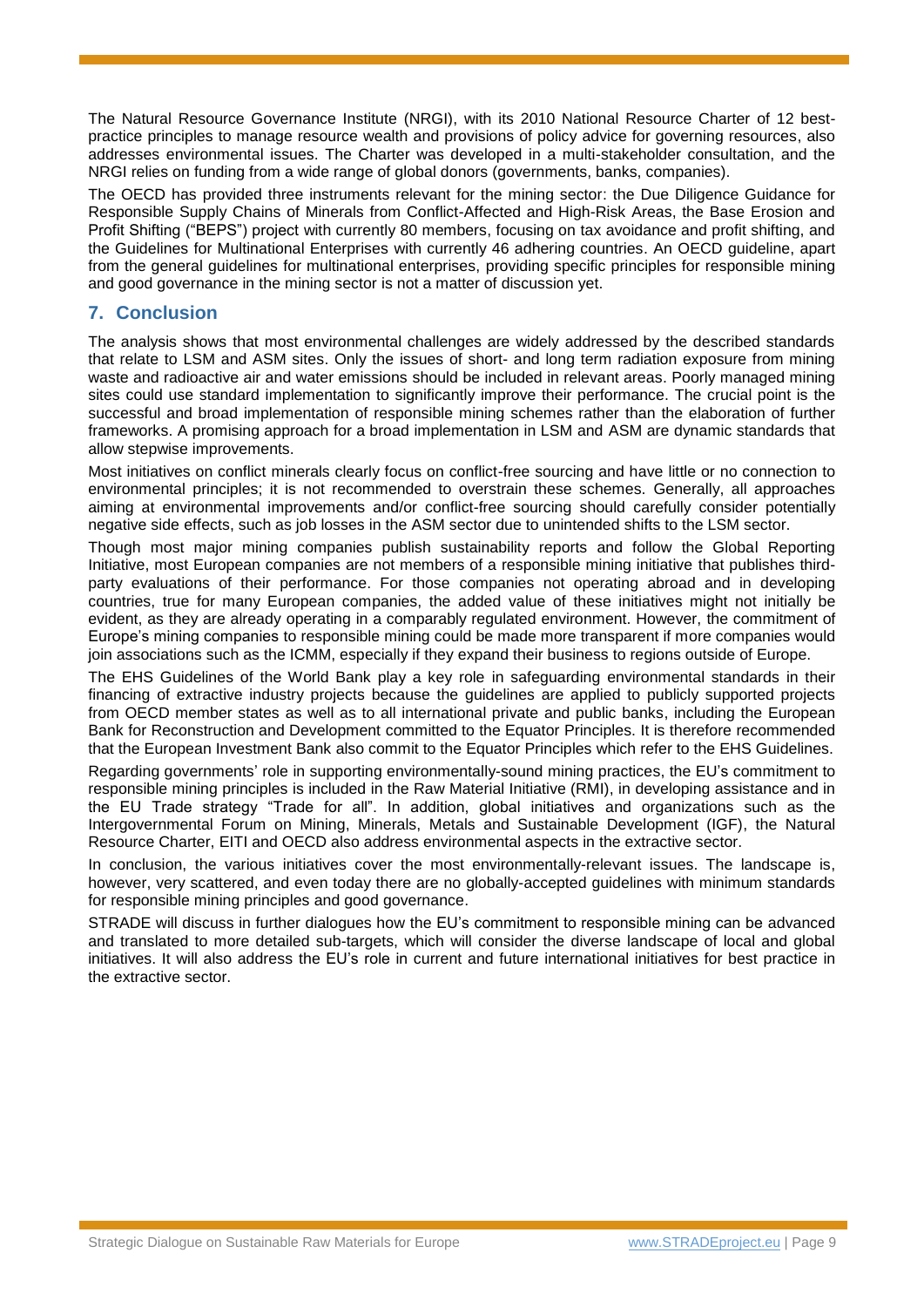#### **References**

.

- [1] Dolega P, Degreif S, Buchert M, et al. Outlining Environmental Challenges in the Non-Fuel Mining Sector [Internet] [cited 2016 Oct 4]. Available from: http://stradeproject.eu/fileadmin/user\_upload/pdf/PolicyBrief\_04- 2016\_Sep2016\_FINAL.pdf.
- [2] Schüler D, Brunn C, Gsell M, et al. Outlining Socio-Economic Challenges in the Non-Fuel Mining-Sector. 2016.
- [3] Kickler K. NamiRo Project upon Responsibly Produced Minerals: Excerpt from "A Comparative Overview of Sustainability Schemes in Mining": Federal Institute for Geosciences and Natural Resources, Germany - internal Draft [Internet]. Available from: http://www.namiro-projekt.org/english/.
- [4] Rüttinger L, Griestop L, Scholl C. (in press) Umwelt- und Sozialstandards bei der Metallgewinnung: Ergebnisse der Analyse von 42 Standards und Handlungsansätzen. UmSoRess-Abschlussbericht Teil 2. Im Auftrag des Umweltbundesamtes. Texte xx/2016 [Internet]. Available from: https://www.umweltbundesamt.de/umweltfragenumsoress.
- [5] International Council on Mining & Metals. Engaging with society [Internet] [cited 2016 Oct 10]. Available from: http://www.icmm.com/publications/pdfs/8539.pdf.
- [6] Lei S, Hanxiao K, Jian W, et al. The Status and Achievements of Green Mines and Mining Ethics in China. Journal of Resources and Ecology. 2016;7:317–322.
- [7] World Economic Forum. Voluntary Responsible Mining Initiatives A Review [Internet] [cited 2016 Oct 31]. Available from: http://www3.weforum.org/docs/Voluntary\_Responsible\_Mining\_Initiatives\_2016.pdf.
- [8] European Commission. Report From The Commission To The European Parliament, The Council, The European Economic And Social Committee And The Committee Of The Regions On the implementation of the Raw Materials Initiative [Internet] [cited 2016 Oct 4]. Available from: https://ec.europa.eu/growth/tools-databases/eip-rawmaterials/en/system/files/ged/9%20com\_2013\_442\_f1\_report\_from\_commission\_v2\_en.pdf.
- [9] BGR. Certified Trading Chains [Internet] [cited 2016 Oct 4]. Available from: http://www.bgr.bund.de/EN/Themen/Min\_rohstoffe/CTC/Concept\_MC/CTC-Standards-Principles/ctc\_standardsprinciples\_node\_en.html.
- [10] Manhart A, Gandenberger C, Bodenheimer M, et al. Ungewollte Verschiebungseffekte durch Standards und Zertifizierung – Relevanz und Lösungsansätze für den Bereich der abiotischen Rohstoffe: RohPolRess-Kurzanalyse [Internet]. Available from: https://www.umweltbundesamt.de/sites/default/files/medien/378/dokumente/rohpolress\_kurzanalyse\_5\_verschiebu ngseffekte\_07102015\_final-ig.pdf.
- [11] Rüttinger L, Griestop L, Heidegger J. ITRI Tin Supply Chain Initiative (iTSCi): UmSoRess Steckbrief. [place unknown] [cited 2016 Apr 27].
- [12] Lukas Rüttinger, Christian Böckenholt, Laura Griestop. UmSoRess Steckbrief Conflict-Free Gold Standard [Internet] [cited 2016 Oct 4]. Available from: https://www.umweltbundesamt.de/sites/default/files/medien/378/dokumente/umsoress\_kurzsteckbrief\_wgc\_final.pd f.
- [13] OECD, OECD Due Diligence Guidance for Responsible Supply Chains of Minerals from Conflict-Affected and High-Risk Areas [Internet]. [place unknown]; 2013. Available from: https://www.oecd.org/corporate/mne/GuidanceEdition2.pdf.
- [14] Rüttinger L, Heidegger J, Griestop L. UmSoRess Steckbrief Regional Certification Mechanism (RCM) [Internet] [cited 2016 Oct 4]. Available from: https://www.umweltbundesamt.de/sites/default/files/medien/378/dokumente/umsoress\_kurzsteckbrief\_rcm\_final.pdf
- [15] European Commission. Report on Critical Raw Materials for the EU: Report of the Ad hoc Working Group on defining critical raw materials. [place unknown]; 2014 [cited 2016 Jan 11].
- [16] European Commission. The raw materials initiative meeting our critical needs for growth and jobs in Europe.
- [17] European Commission. Commission Staff Working Document On the implementation of the Raw Materials Initiative.
- [18] UNDP. Small-scale mining to help boost social and economic development in the African, Caribbean and Pacific Group of States [Internet] [cited 2016 Oct 10]. Available from: http://www.undp.org/content/brussels/en/home/presscenter/pressreleases/2015/07/15/small-scale-mining-to-helpboost-social-and-economic-development-in-the-african-caribbean-and-pacific-group-of-states.html.